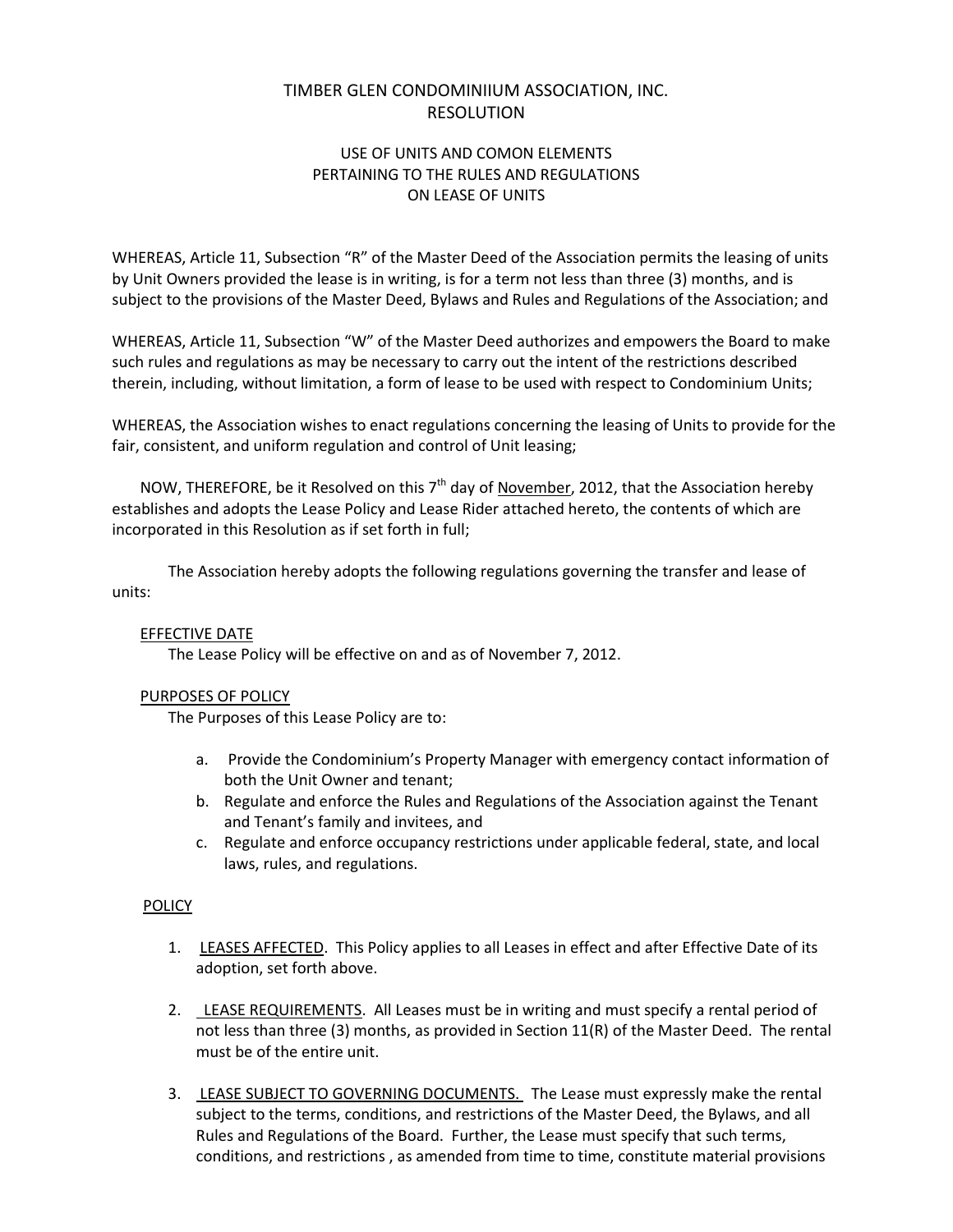of the Lease and are incorporated by reference into such Lease. If any provision of the Lease is not consistent with the Association's governing documents, the governing documents will control. In addition, the Lease must provide that the Tenant's failure to fully comply with the Association's governing documents and Rules and Regulations constitutes a material default under the Lease.

- 4. LEASE RIDER REQUIREMENT. All Leases must include the Official Timber Glen Condominium Association Lease Rider (the "Rider") in the attached form. The Lease may not modify or delete any term or condition contained in the Rider, and any such attempted modification or deletion shall be of no effect.
- 5. LEASE SUBMISSION REQUIREMENT. All Leases entered into on or after the Effective Date must be submitted with the attached Rider to the Association's property manager within 10 days after its execution.
- 6. VIOLATION(S) OF GOVERNING DOCUMENTS IS GROUNDS FOR EVICTION. Failure to comply with the Association governing documents as defined in the previous paragraph constitutes a material breach of this Lease and is grounds for eviction. In the event the Tenant violates a provision of governing documents and, after notice by the Association to the Landlord, continues to violate the governing documents, the Landlord shall have the obligation to commence eviction proceedings against the Tenant. If the Landlord fails to commence eviction proceedings and notify the Association, then after ten (10) days written notice to the Owner and the Tenant, the Association may commence eviction proceedings in the name of the Landlord against the Tenant. The Landlord will then be responsible to pay the Association's legal fees and costs in such proceedings.
- 7. NO SUBLETTING OR AMENDMENT. The Tenant will not sublet all or part of the unit being leased without consent of the Association. If any person shall move out of the leased unit before completion of the rental period, the Unit Owner must have the new tenant(s) submit a new Lease Rider and Lease. If the number of occupants living in a unit differs from that stated in the Lease/Lease Rider then the Tenant will be deemed in breach of his Lease and will be subject to eviction.
- 8. NO PERSON CONVICTED OF A FELONY will be approved to lease. Owner must submit at their expense a copy of a criminal background check for each occupant 18 years of age and older.
- 9. INJURY, DAMAGE OR LOSS. The Tenant promises to give the Unit Owner and the Association prompt notice of any accident to or defects in the water pipes, gas pipes, heating apparatus or other equipment or appliances, or structure in the unit.

The Association may enter the unit without the consent of the Tenant in case of an emergency. The Association shall not be responsible for any damage resulting from such entry except damage caused by its own negligence.

The Tenant is liable to the Unit Owner and the Association for any damage sustained by the Unit Owner of any other and caused by the Tenant or the guest, family, agents or employees of the Tenant.

10. FAILURE OF UNIT OWNER TO PAY ASSOCIATION DUES. Each and every Unit Owner assigns to the Association all rents due under the Lease. If the Unit Owner is in arrears of his Association dues, fines, late fees or other assessments and charges, all tenant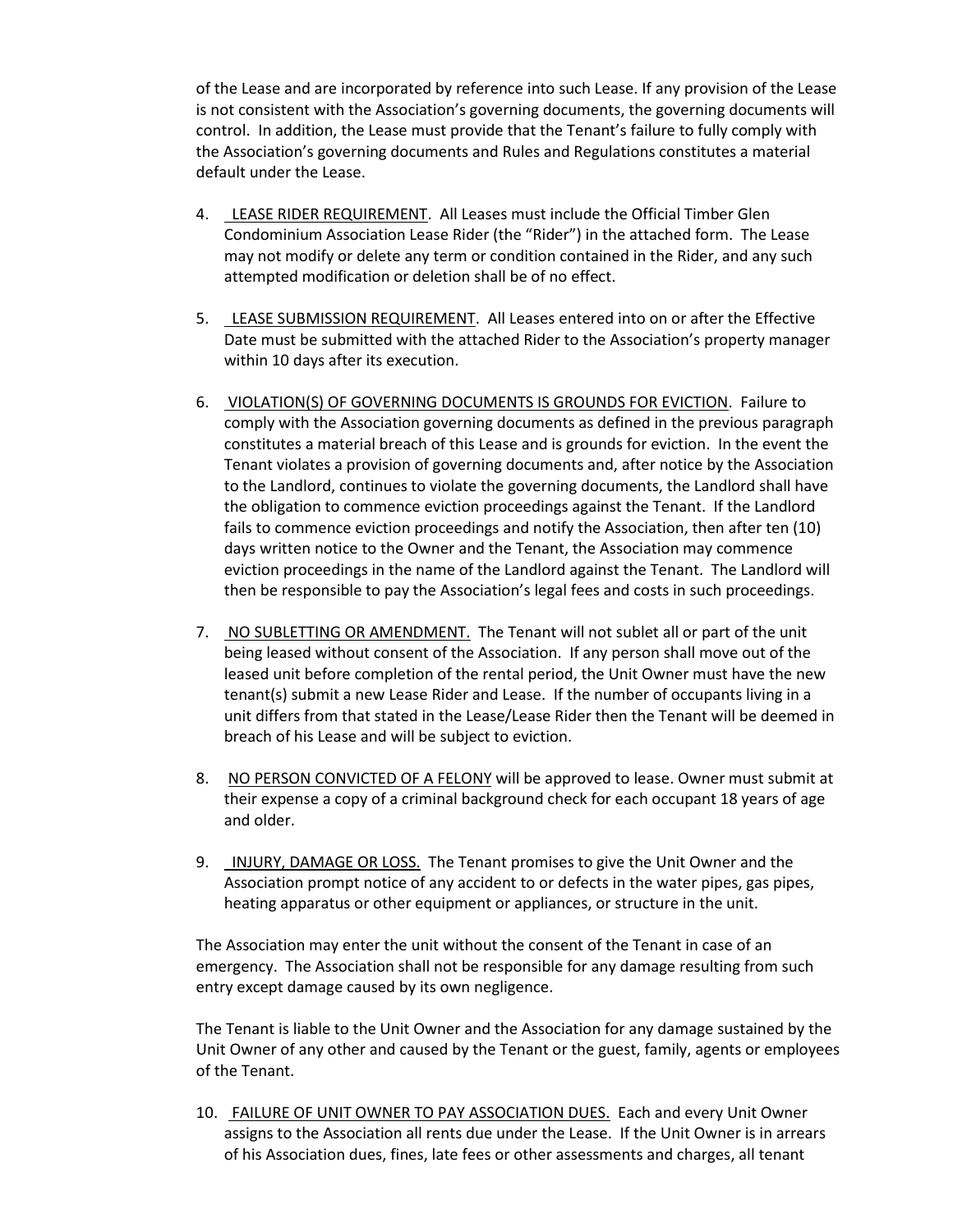parking and recreational privileges are suspended. A delinquent Unit Owner's tenant must pay rent directly to the Association to the extent such Association dues and other charges are due and payable with respect to the Unit whereupon tenant's parking and recreational privileges will be restored. Any surplus received by the Association will be sent to the Unit Owner. Failure of the Tenant to make payment of rent to the Association will be a violation of these Rules and Regulations and subject to the remedial action set forth herein, including but not limited to eviction.

- 11. OCCUPANCY RESTRICTIONS. Residential units are limited to occupancy by single families, and storage areas are limited to accessory storage, both as defined in the Master Deed. Single families will be defined as a group of individuals living together as a single, non-commercial, non-profit household, cooking and eating together with common kitchen and dining area. No more than two (2) persons in number per bedroom, as designated on the building plans filed with the Hamilton Township, Atlantic County, New Jersey building official may occupy a unit. The following forms of occupancy are prohibited: Single family residences containing three (3) or more individuals who may or may not be related, who are: a) supervised under an institutional or governmental program related to a mental illness, handicap or mental retardation that, by its character or activities, would impose additional supervision, security, administration or insurance burdens in the Association; or b) persons in transition from incarceration. Nothing shall prohibit the unsupervised ownership, occupancy, or other accommodation of persons by virtue of their mental retardation, handicap or familial status as defined by the federal Fair Housing Act.
- 12. LEASE TERM. All leases for the unit shall be for not less than three (3) months, and no unit shall be leased by the Owner for transient or hotel purposes. No owner shall be permitted to lease any unit more than two (2) times in a twelve (12) month period.
- 13. REQUIRED DOCUMENTATION. Any Owner who leases any unit shall, prior to the execution of the lease, provide the Association with the following documents:
	- a. Fully executed copy of the Lease and Lease Rider
	- b. Fully executed Tenant Census Form
	- c. Residential Rental Unit License as required by the Township of Hamilton.
	- d. Tenant Occupancy Permit as required by the Township of Hamilton.

Owner must supply the Association with a copy of the annual Residential Rental Unit License by January  $31<sup>st</sup>$  of each year. A copy of the Tenant Occupancy Permit must be supplied to the Association upon the renewal of any lease or the execution of a new lease.

- 14. FEES. The fee for the Registration of a Rental Unit shall be \$100.00 and shall be applicable upon the execution of any new lease. A fee of \$25.00 shall be applicable upon the renewal of any lease and must be submitted along with a copy of the lease renewal and Tenant Occupancy Permit.
- 15. Failure to comply with this regulation concerning the lease of units shall result in the imposition of a fine in an amount of \$100 per month, or as adjusted from time to time by the Board, which shall be added to the monthly assessment and collected in the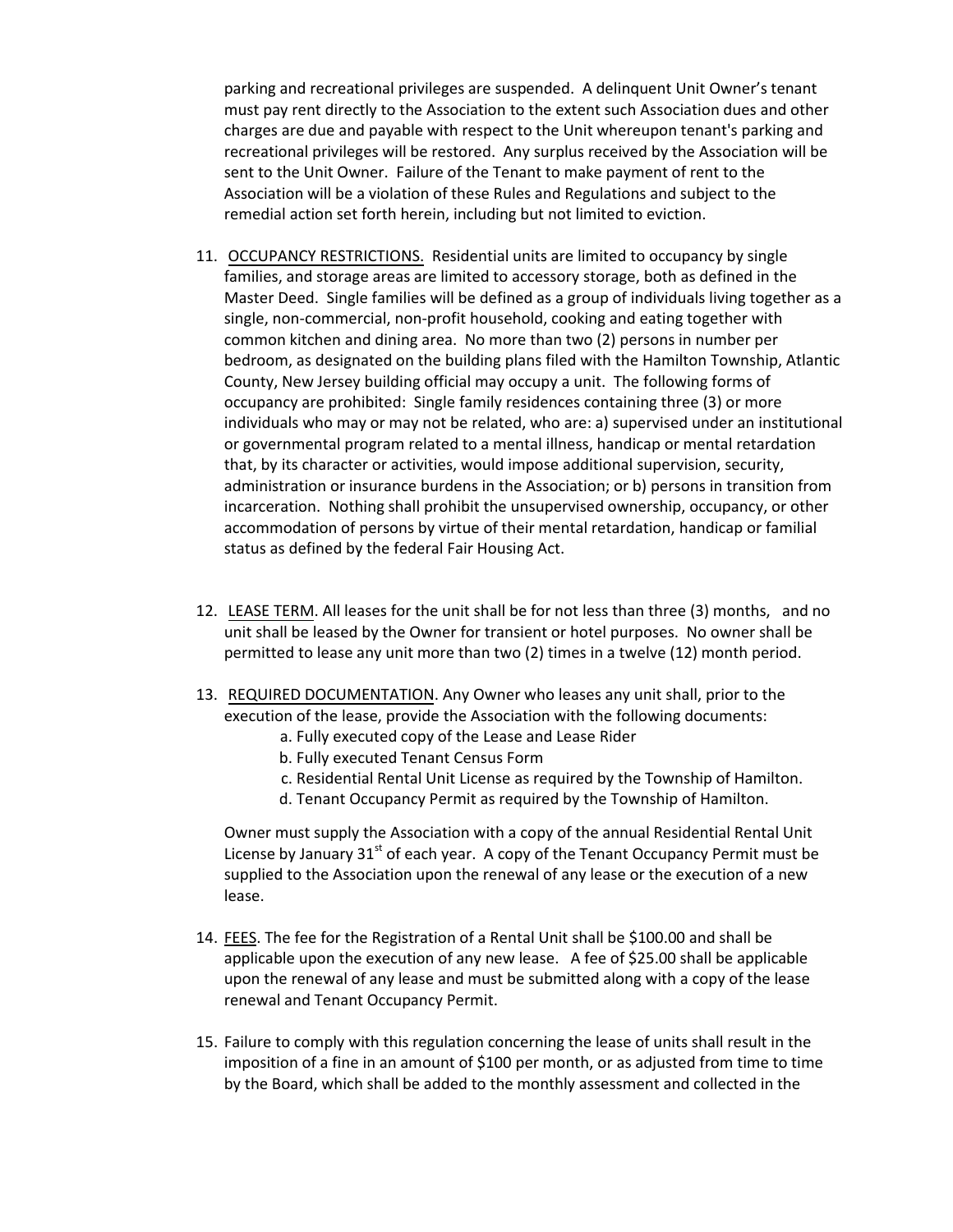method provided for collecting assessments in the Governing Documents. In addition, the Board may exercise all its rights permitted by law and the Governing Documents.

16. All parking rights and recreational privileges associated with the leased unit shall be transferred to the tenant and may not be leased or used by any other unit.

NOW THEREFORE BE IT RESOLVED BY THE Board of Trustees of the Timber Glen Condominium Association, Inc. that the attached "Timber Glen Condominium Rental Policy" is hereby adopted and is made a part of the official documents of the Association.

IT IS FURTHER RESOLVED that the Board shall, within thirty (30) days of the ratification of this Rental Policy, distribute through regular mail, a copy of the Rental Policy and all related documents to each unit owner.